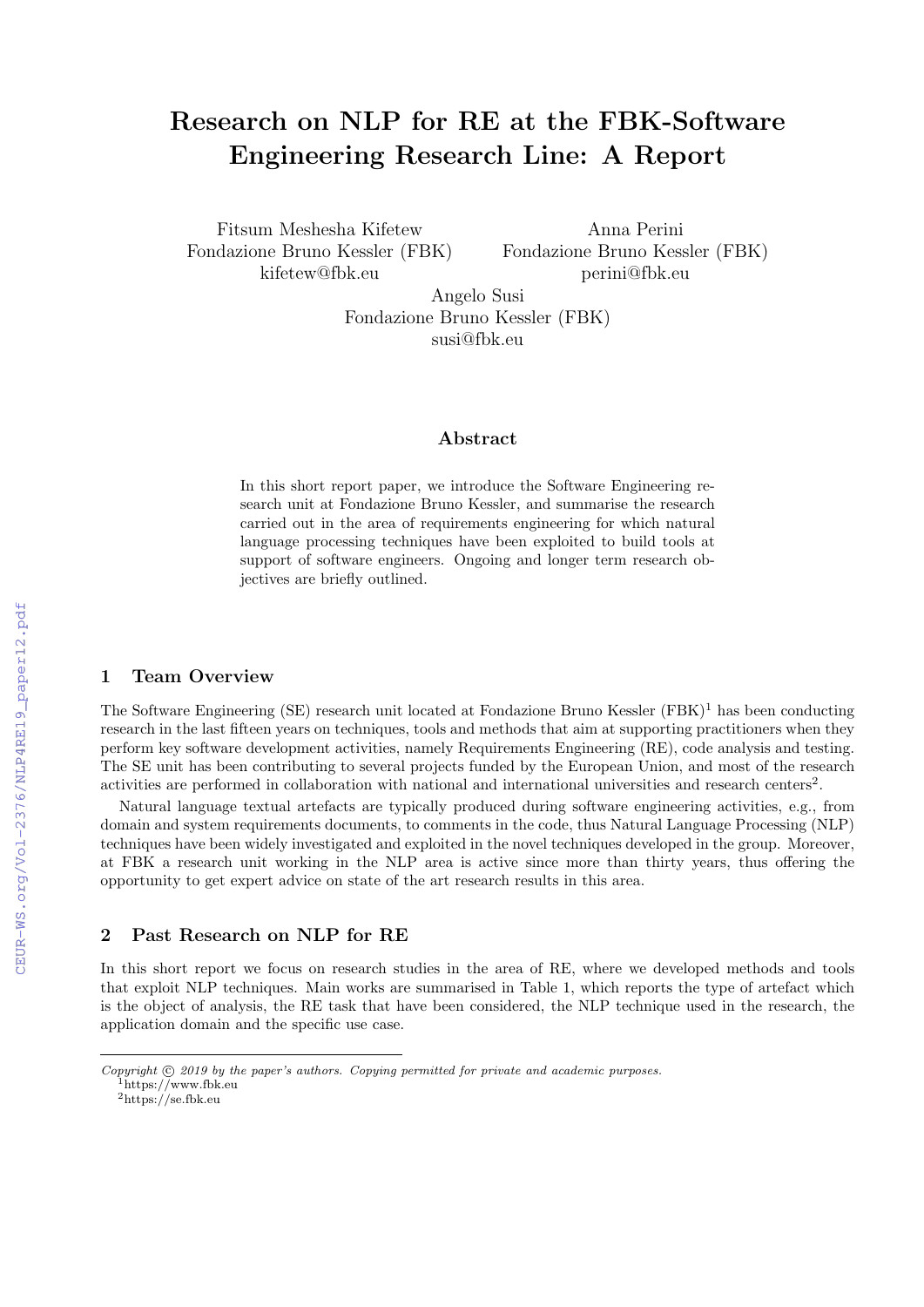| NL Artefact                          | <b>RE</b> Task     | raphy 1. Ith research ability run economytics as SET BIX<br>Technique | Application         | Use Case            | Ref.     |
|--------------------------------------|--------------------|-----------------------------------------------------------------------|---------------------|---------------------|----------|
|                                      |                    |                                                                       | Domain              |                     |          |
| Requirements                         | Semi-structured    | Rule-based<br>and                                                     | European            | Validation<br>and   | CRST12,  |
| documents, free                      | specification of   | Controlled Natural                                                    | Railways            | verification of re- | CRST11   |
| textual NL<br>$\sin$                 | Requirements       | Language                                                              | Signaling           | quirements speci-   |          |
| English                              |                    |                                                                       | System              | fications           |          |
| $\overline{\text{discus}}$<br>Online | Elicitation<br>of  | Speech-Act<br>based                                                   | <b>OSS</b><br>Soft- | Stakeholder feed-   | MPC14,   |
| sion, as in user                     | Requirements'      | analysis techniques,                                                  | devel-<br>ware      | back analysis for   | MRKP18   |
| Thread<br>forum.                     | relevant<br>infor- | classification<br>МL                                                  | opment              | software mainte-    |          |
| of textual mes-                      | mation             | algo.                                                                 |                     | nance and evolu-    |          |
| sages in English                     |                    |                                                                       |                     | tion in OSS Re-     |          |
|                                      |                    |                                                                       |                     | quirements man-     |          |
|                                      |                    |                                                                       |                     | agement             |          |
| User-feedback,                       | Elicitation<br>of  | Sentiment<br>anal-                                                    | Home energy         | Requirements        | [MRKP18] |
| short<br>textual                     | Requirements       | Speech-<br>ysis and                                                   | management          | management<br>for   |          |
| messages in En-                      | infor-<br>relevant | $\operatorname{Act}$<br>based analy-                                  | apps                | software evolution  |          |
| glish                                | mation             | sis techniques, ML                                                    |                     |                     |          |
|                                      |                    | classification algo.                                                  |                     |                     |          |
| User-feedback,                       | Elicitation<br>of  | Sentiment analysis,                                                   | Home energy         | Requirements        | [KPS18]  |
| textual<br>short                     | Requirements       | classification<br>МL                                                  | management          | management<br>for   |          |
| messages<br>in                       | relevant<br>infor- | algo.                                                                 | apps                | software evolution  |          |
| German                               | mation             |                                                                       |                     |                     |          |

Table 1: RE research using NLP techniques at SE-FBK

### 2.1 Generating semi-formal requirements specification from requirements descriptions expressed as unstructured text.

The first activity (summarized in the first row in Table 1) refers to the work on the formalization of the European railways signaling system specifications that has been done in the context of the EURAILCHECK ERA project<sup>3</sup>. A key result of this work is a methodology for the analysis and verification of requirements specifications that consists of three main steps. The first step is devoted to the identification of specific patterns in the requirements specification documents, consisting of tens of pages of unstructured textual descriptions. This step allows to identify different categories of specifications such as glossary, describing an entity of the railway domain, or behavior, describing the behavior of the entities in the domain. Dependency relationships among those categories are also identified. The output of this step is a set of categorized requirements fragments. The second step focuses on the formalization of requirements fragments into Linear Temporal Logic (LTL) formulae. The output of this step is a set of formalized requirements fragments. Finally, the third step has the purpose to enable the verification and validation of the formalized requirements fragments (e.g. portions of the signaling system's specifications) via formal techniques, such as model checking [CRST12, CRST11].

The implemented approach includes a set of rules for the manual annotation and categorization of textual chunks, and for the translation of these chunks into LTL formulae. For example, "The speed of the Train at the end of the Movement Authority must be  $0$ " is a chunk of specifications that involves the domain entities Train and Movement Authority and describes a behavioral property of the train, which is translated into the formal counterpart: "always (Train.position = MovementAuthority.end implies Train.speed = 0)". In case the modelchecking identify inconsistencies associated to formalized requirement fragments, they can be traced back to the corresponding categorized requirement fragments, and then up to the original informal requirements, so that the requirements engineer can address the identified flaw.

#### 2.2 Automated analysis of online discussions for RE purposes.

The research work on requirements elicitation from online discussions was started in the context of a PhD work [Mor15], and it has been further extended in the SUPERSEDE project<sup>4</sup>, when developing automated anal-

<sup>3</sup>https://es-static.fbk.eu/projects/eurailcheck/

<sup>4</sup>An EU H2020 funded research and innovation project, https://www.supersede.eu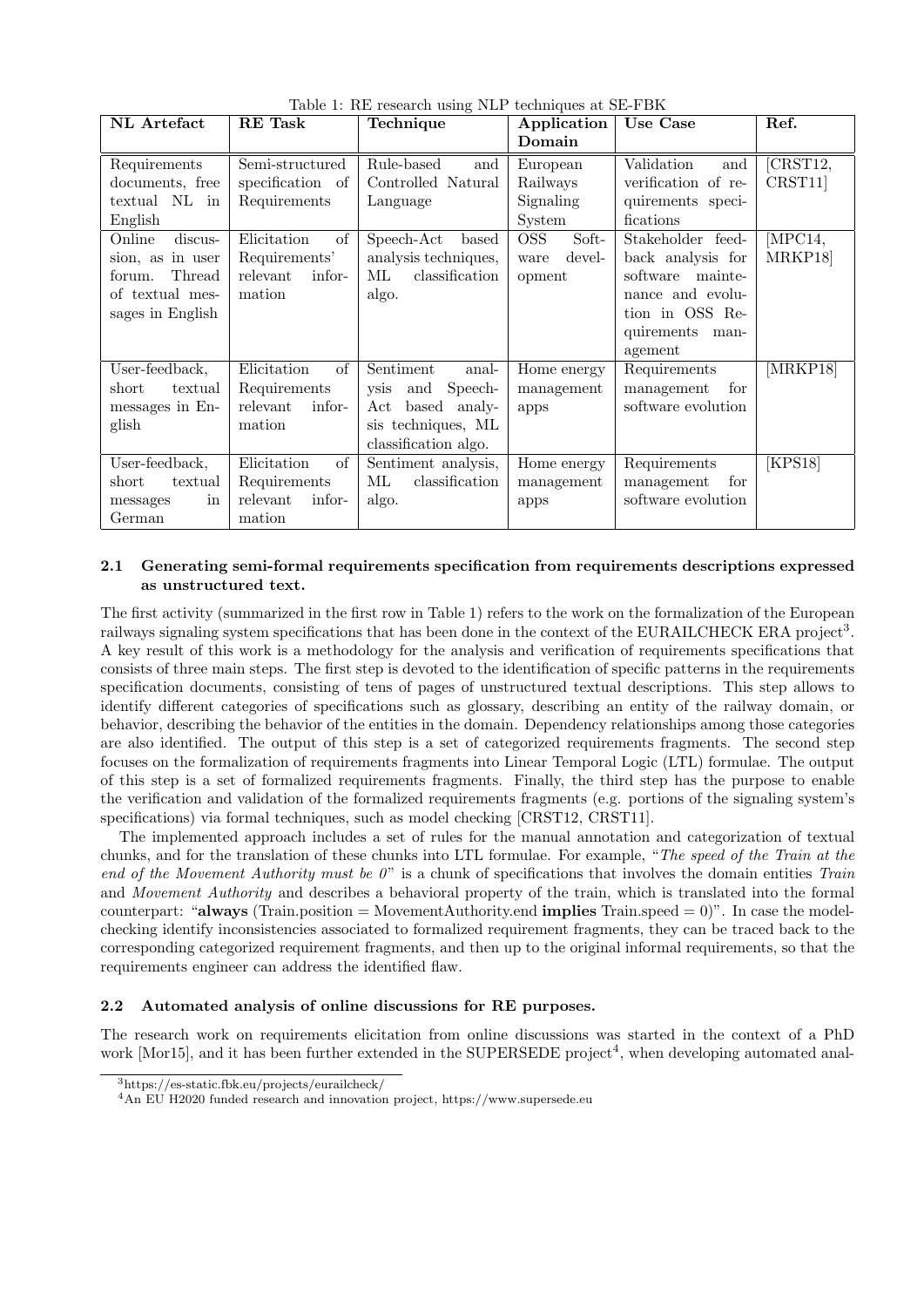ysis techniques of user-feedback for RE purposes [MRKP18]. The objective of the PHD research was to investigate if online discussions about software, such as open-source software (OSS) user forums, contain requirements relevant information, which could be useful for improving the software; and to develop a novel linguistic technique to automate the analysis of large online discussion datasets in English. Among the main results of this work are an ontology of online user-feedback [MPG15] and a new linguistic technique for the analysis of online discussions which is based on *speech-act theory* [MPC14]. The speech-acts considered for the proposed technique are taken from a taxonomy originally proposed by Bach and Harnish [BH79], for the linguistic community, that we revised and adapted for the software development domain. The speech-act based analysis technique builds on the hypothesis that textual messages sent by software users are meant to suggest a new feature, or to request enhancements of an existing functionality, or simply to complain. The idea is that the speech-acts contained in these messages can be used as indicators for identifying the different types of user requests. For instance, from an experiment on a dataset of 161, 120 messages from online discussions in the Apache OpenOffice issue tracking system, we found that speech-acts of types *Requestive, Requirement*, and *Accept* are strongly present in userfeedback messages concerning the request of new functionalities or the enhancement of existing ones. The implementation of the speech-act based analysis technique for online discussions includes: i) preprocessing steps, which extract online discussion threads from the issue tracking system as XML files which are cleaned, parsed and stored in a MySQL database; ii) a set of 142 lexico-syntactic rules for the annotation of twenty speechacts, which exploit gazetteers containing verbs related to each speech-act. The rules are implemented in GATE [CMB+11]; iii) properties extracted from the resulting annotated textual messages, which are used for building a classifier that provides an automatic classification of feedback as bug report, enhancement or new feature requests. For the classification, three ML algorithms (J48, SMO, and Random Forest) available in Weka<sup>5</sup> library have been used. These three algorithms were used because performing a preliminary assessment revealed that for the given dataset they gave the best performances.

#### 2.3 Automated analysis of online user-feedback for software maintenance and evolution.

A follow-up of the above described research was developed in the context of the SUPERSEDE project, whose overall objective was the development of a highly configurable toolsuite that enables a user-feedback driven approach to software evolution. To realize such a software evolution approach, one key problem concerns supporting a development team in eliciting bug-fix, new feature or feature enhancement requests from large sets of textual user-feedback. To address this problem, we developed a user-feedback analysis tool that combines the previously mentioned speech-act based analysis technique with sentiment analysis, aimed at automating the analysis of large sets of textual feedback. We obtained encouraging results when validating it on the project's industrial use cases, in particular feedback messages from end users of a household energy management software application. For example, when applied to a dataset containing 575 feedback messages (translated to English from German, as the software has a predominantly German speaking user base) from the users of the energy management software, enhancement requests were classified with an accuracy of 86% precision, and 77% recall (F-measure 0.81) [MRKP18].

In order to avoid the effort demanding task of translating messages from German to English, we developed a classifier for textual feedback expressed in German. The classifier has been trained on a dataset containing 600 German messages, which have been annotated with respect to sentiment and feedback category by the software developers. The accuracy of the resulting classifier amounts to 59% [KPS18].

## 3 Ongoing Research Exploiting NLP for RE

Based on our experience in the SUPERSEDE project we are currently implementing and validating a tool that will support user-feedback driven requirements prioritization. In a nutshell, the idea is to identify which software requirements are affected by user-feedback, by exploiting text similarity techniques enriched with domain ontologies. An estimate of the value perceived by users of the software requirements is computed by using properties of the user-feedback that we can compute with the analysis techniques we developed in SUPERSEDE [MRKP18]. Among such properties we consider are: topics, sentiment, intention of the user as determined by the speechacts, and severity of the issue reported in the feedback.

The longer term research objective is that of integrating this tool in multi-criteria requirements prioritization tools, such as the one we developed in SUPERSEDE  $\text{[KMP+17]}$ . A research preview is presented in  $\text{[MMK+17]}$ .

<sup>5</sup>https://www.cs.waikato.ac.nz/ml/weka/